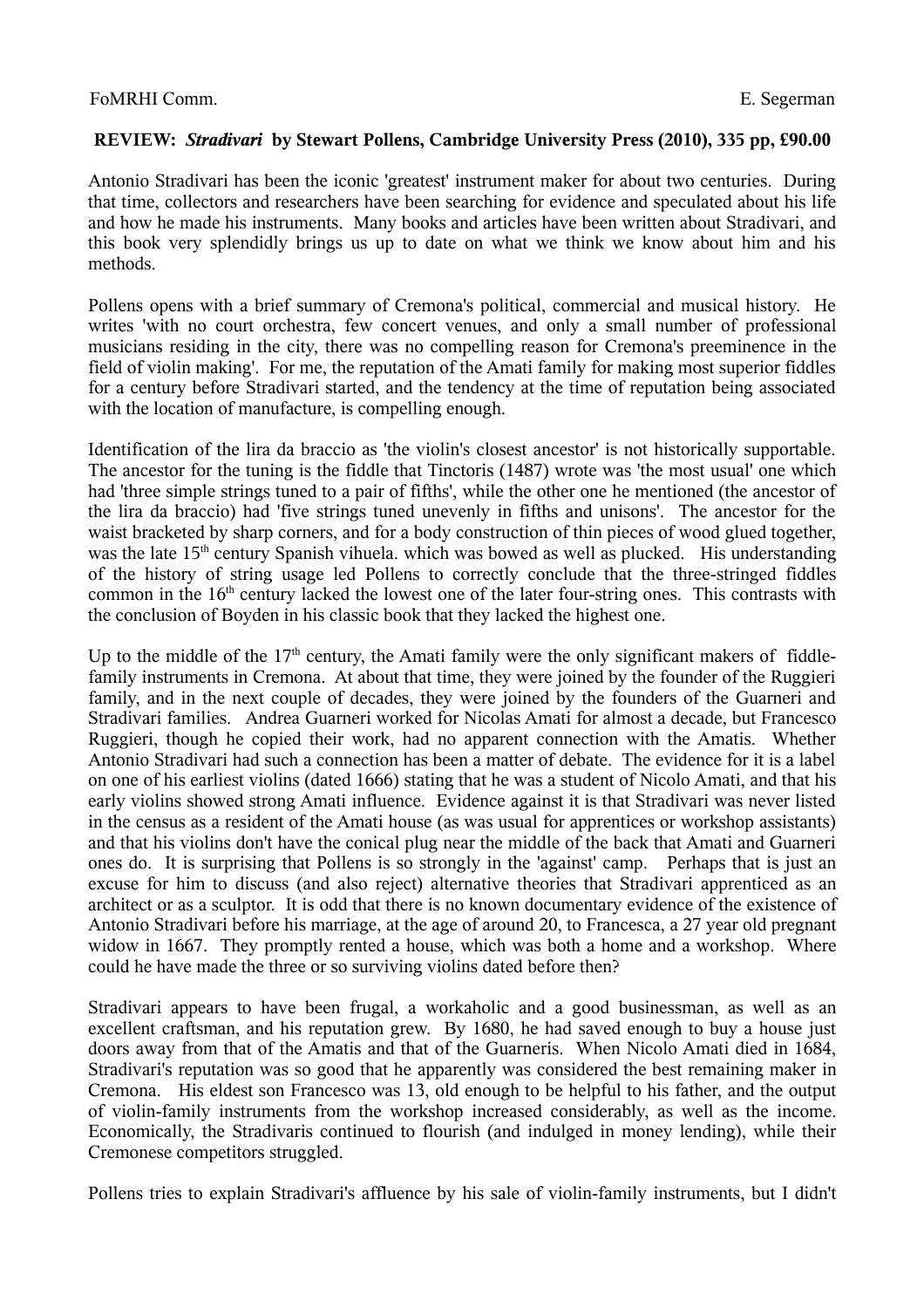find it convincing for early in his career. One possibility was that he started his career and gained reputation as an instrument repair man. Another is that he made other instruments. Violin-family instruments were of high value, sold to rich customers for their musical establishments. It is courteous to offer such customers some choice on the design, so most of the work commences after the commission. Between such commissions, it would be appropriate to keep the workshop busy producing lower-value popular instruments in quantity, and guitars, mandoras and mandolins could have performed this function for Stradivari. It is possible that his initial training was in making these instruments, and that he learned about making violins while informally helping out the Amatis when needed. Later in his career, when his reputation as a violin maker was well established, it would have been worthwhile to make them for stock.

This book is awash with documentary details about Stradivari and his family, his homes/workshops and the history of what happened with his forms and patterns after his death, the remaining ones being now in museums in Cremona and Paris. Most of the rest of the book is concerned with those forms and patterns, and how they were used.

The chapter on violin forms and patterns provides measurements of a dozen forms for the violin, one for a violino piccolo, two for the (contralto) viola, one for a tenor viola, one for a cello, and one for either a small cello or a viol with a cello shape (Simpson's preferred type of division viol). The violin forms are compared and are often related to extant violins apparently made on them. Patterns for necks, scrolls and fingerboards, as well as f-hole positioning templates are discussed.

I am disappointed that Pollens calls the tenor viola 'unwieldy', though it seems to have been satisfactorily used in the Renaissance and baroque. His conclusion that the tenor viola was designed to be tuned to a lower pitch than the contralto is most probably untrue since all sources (except Hizler) indicate that all fiddle sizes between the treble and bass were tuned the same. Pollens was misled by the tenor being 18% larger than the contralto, apparently not considering that viola top strings of both sizes are much farther from breaking stress than violin top strings, so the relation between pitch and string length is less constrained (he justifiably suggested that smaller violins could be for use at higher local pitch standards). The purpose of different viola sizes was to focus greater resonance on different pitch regions within the same total range.

Hizler's *tenor geigen* was probably what elsewhere was considered to be a small bass violin tuned an octave below the violin. Stradivari's small cello could well have been tuned this way, and Bach's many bass parts written in treble clef could well have been for such an instrument played by a violinist. Such a small bass violin was measured in the Talbot ms, and its body dimensions are almost identical to those of his division viol. Its body length is intermediate between Stradivari's two cellos, but the string length is only 61 cm. Talbot called this size the 'usual' bass, and I have been suggesting that it was the usual Italian *basso da braccio* in the 16<sup>th</sup> and 17<sup>th</sup> centuries (later ones sometimes acquired a wire-wound  $5<sup>th</sup> C$  string).

Pollens considers several popular claims of methods used in generating the designs. The scroll shape was apparently inspired by the Archimedean spiral, but doesn't follow it accurately, and there is no evidence for the construction marks needed to generate it. Though Andrea Amati violins were consistent in ratios of body dimensions, Stradivari's violins vary considerably from any such proportions (I wonder how the ratio of 2:3 for the neck stop to body stop in Amati's violins was determined when necks have been replaced and  $16<sup>th</sup>$  century bridges were often lower). Where parts of the design are essentially circular arcs, centre points for the use of a compass are absent. There is no evidence of a formal system of design, and the designs appear to be freely sketched. From Stradivari's note on his harp design he used the Cremonese *braccio da fabbrica* for measurements, and when Pollens applied this measurement unit to the basic dimensions of the forms, he finds that they rarely fall on whole, half or quarter Cremonese *oncia*. There is also a discussion of how the fhole placement templates were generated and used.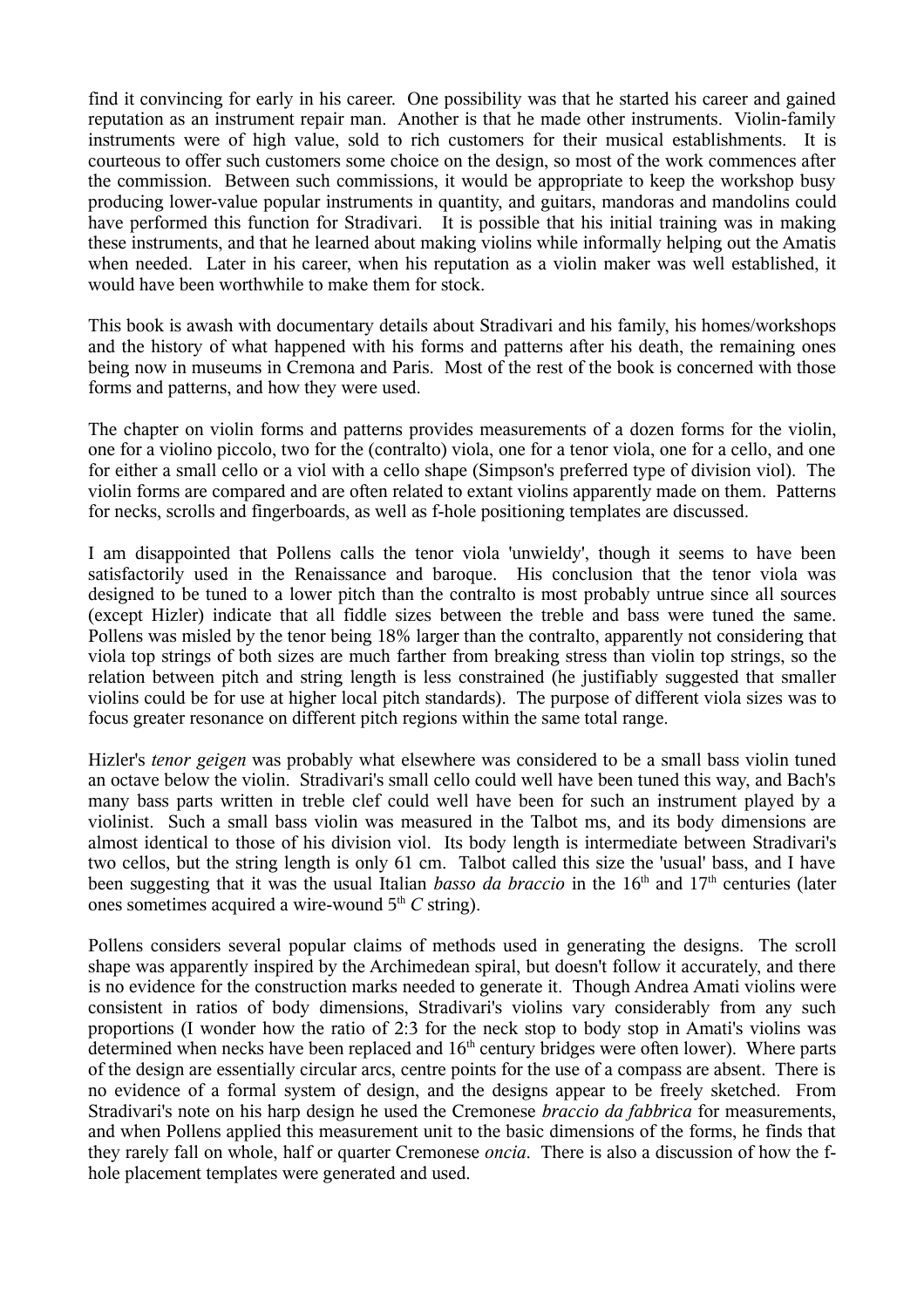Listed are the major dimensions of surviving neck and neck patterns, fingerboard and fingerboard patterns, bridge patterns, tailpiece patterns, bass-bars and fingerboard alignment guides. Photos of some of these are shown.

The Museo Stradivariano (MS) catalogue nos. 222 and 309 are snippets of metal-wound strings for the contralto viola and the cello. Not mentioned is that Peruffo has measured these strings. That may be because there are great difficulties in interpreting these measurements according to any known stringing method, implying that they may be not what they are supposed to be.

There are problems with Pollens's discussion of the strings that might have been used on Stradivari's violins. He accepts Fetis's report of Tartini measuring (in 1734) a total string tension of 63 pounds (about 30 kg), but considers Fetis's report of 80 pounds in the 1830s as excessive by today's standards (a set of modern Dominant strings is strung at 49 pounds or 22 kg). The latter report of 80 pounds also stated that the tensions of the different strings (22 pounds for the first and a little less for each of the others) were nearly equal. Pollens cites equal-tension prescriptions by Mersenne and Leopold Mozart, calculates the other string diameters from Mersenne's  $0.75$  mm  $\left(\frac{1}{3}\right)$ ligne) E, and decides that a 2.5 mm G is 'much too thick'. What criterion is he using? Perhaps he can't imagine a hole in a peg that big. But early pegs have not been properly studied, so we don't know whether their shanks were thick enough to safely have such string holes (the bushes around peg holes in very old pegboxes are usually remarkably large). Pollens states 'many of today's violinists involved in period performance practice, as well as historians and makers of gut strings reject the idea of equal tension and advocate a system of so-called "progressive scaling" ' (as in modern violin stringing). The only one of these that I am aware of who has seriously studied the history of stringing is Peruffo, who presented his ideas in Comm 1804 (Q107-8), which I replied to in Comm 1829 (Q110). In support for this view, Pollens cites Peruffo's study of hole diameters in early lute bridges. My Comm 1807 (Q107-8) analysed that data by Peruffo, and my result agreed with Mersenne's equal-tension lute string diameters for all but the four (diatonically tuned) lowest basses. The possibility that might be the case is mentioned by Pollens.

Baroque musicians and instrument makers didn't have micrometers to measure string diameters, and relied only on visual comparisons. When an avid collector of design information on instruments he has made or repaired encounters one with unusual stringing, the simplest way to give an indication of string thickness is to draw it. So when Stradivari drew the long second neck of a theorboed guitar (MS no. 385), he drew the thicknesses of the strings at the nut. The lowest (and thickest) string measured from the reproduction in Sacconi's catalogue (Pollens does not reproduce it) is 2.9 mm. Inscribed next to this string on the drawing (which is mentioned without comment by Pollens) is that it is a violin fourth! That is even thicker than the equal-tension diameter of Mersenne, and is clearly not a wound string. Pollens insists that the G used by Tartini in 1734 (three years before Stradivari's death) would have been wound, following the fashionable expectations of the stringedinstrument community. The earliest documentary evidence of a wound  $4<sup>th</sup>$  (and progressive scaling) in Italy is Ricatti (1767).

In an attempt to find evidence in favour of metal-wound strings before the middle of the  $17<sup>th</sup>$ century, Pollens suggests that the mention of *gedrehere Messings-Seiten* by Praetorius for the sympathetic strings on the English viola bastarda (lyra viol) could possibly be interpreted as wound brass strings. This has usually been interpreted as twisted brass strings, which had been used on citterns since the middle of the  $16<sup>th</sup>$  century. I can't think of any early evidence of metal-wound-onmetal strings, and then iron or steel would be a better choice of core, and brass would be an odd choice for the winding. An earlier example of winding of metal would be gold or silver foil covering thread for clothing and tapestries (from antiquity), and an example of a covered string would be the covering of metal strings with thin parchment in Praetorius's geigenwerck.

Pollens uses his experience with iron strings on keyboard instruments to speculate about the thinnest wire that could have been wound on a gut string. He rejects Peruffo's suggestion that it had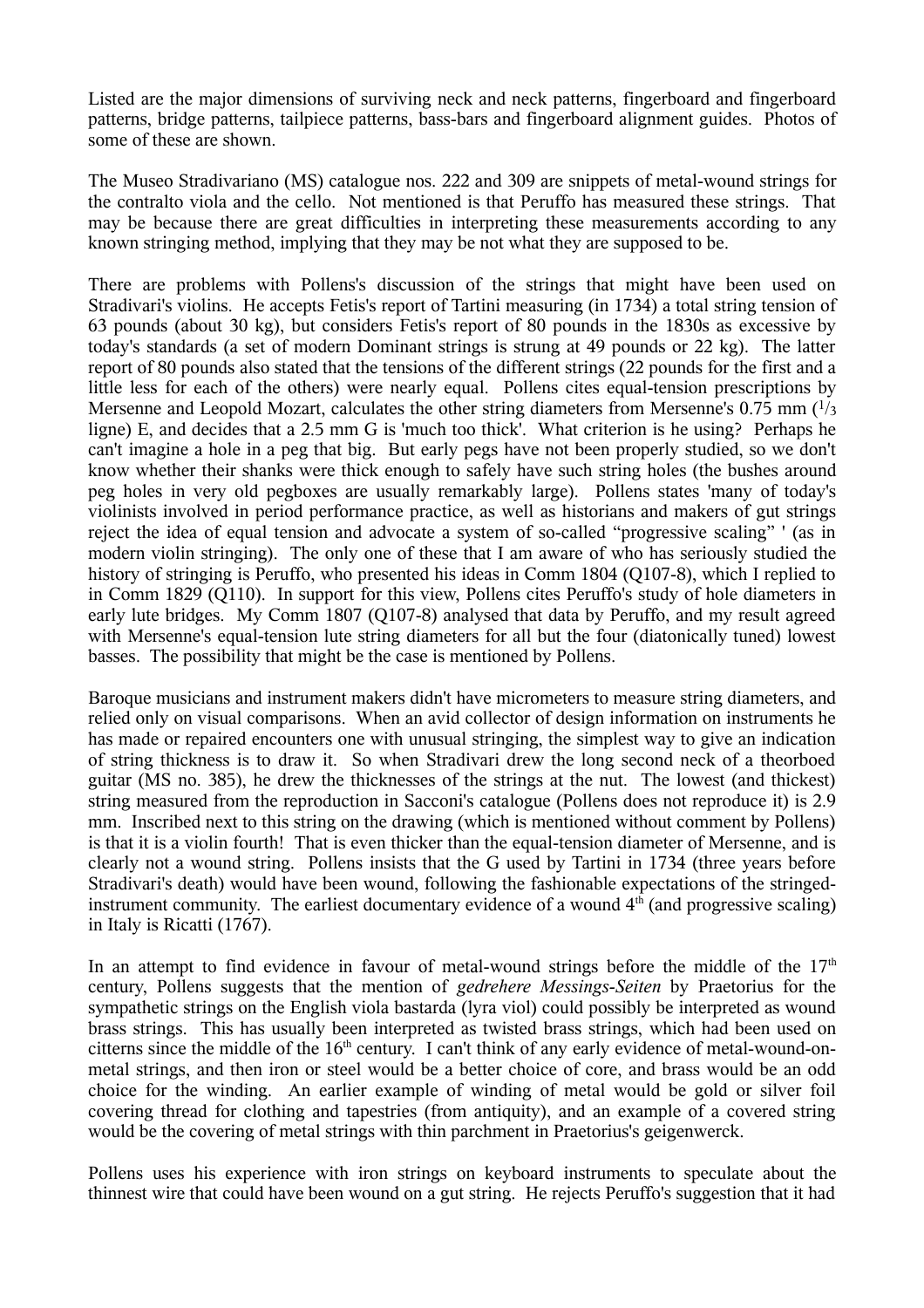a diameter of 0.12 - 0.13 mm, claiming that such thin wire was not available in Stradivari's day. I suspect that this was the thinnest diameter that Peruffo actually measured on the string snippets in MS nos. 222 and 309. What Pollens has not considered is that the conditions of drawing the wire through the die for an iron wire string requires tensile strength, while those for a copper or silver winding wire requires annealed ductility. Winding wire can be drawn down to a diameter of 0.10 mm or even thinner.

Fully quoted are late 18<sup>th</sup> century documents that indicate that there was extensive re-graduation (thinning of the plates) of violins by Stradivari and others to make them louder. Pollens relates that one such Stradivari violin at the museum he worked at was fitted out with baroque fittings, but it was too powerful to balance against  $17<sup>th</sup>$  century harpsichords and even late  $18<sup>th</sup>$  century fortepianos. I suspect that the change of taste was related to violinists increasingly having to freelance and play in less intimate venues. Thinning would be attractive to makers worried about strength by the lower total tension of progressive scaling.

Photos of 20 bow frog patterns, a bow head pattern and two bow head models in the Museo Stradivariano are shown. Pollens suggests that it is likely that the frogs were moved by a screw adjuster because a bow stamped 1694 in the Ashmolean Museum has such an adjuster. I disagree, for reasons given in Comm 458 (Q 31).

Patterns for the dancing master's kit (or pochette) are listed. They include 7 showing body and neck outlines, 6 of which have associated patterns for f- or C- hole placement. In addition, there are 6 independent body outlines and 8 neck outlines. The body and neck one illustrated is festooned, and the sequence of inward and outward curves and points appears to be traditional (it is the same as on the outline of the polyphont body shown in Comm 1821 Q 110). Also illustrated is an experimental tailpiece with a chin-operated mute attached.

Relating to viols, there are five groups of patterns in the Museo Stradivariano and three wood forms in the Musee de la Musique in Paris. All but one group are dated. The undated group is related to one of the Paris forms, with a body length of 64.5 cm. The statement of Pollens that it 'is considerably larger than the typical English division viol' is most probably untrue, being smaller than the body of the division viol measured in the Talbot ms and the body in Simpson's illustration. His idea of the size is probably influenced by the size names in the catalogues of some museum collections that follow the size names of Dolmetsch that are still accepted by the viol community, which rejects the measurements given by Talbot and Simpson as 'controversial'.

The 1684 group (without a body outline) is for a five-stringed viol with a scroll and a string length of about 80 cm, which I would suggest was a small violone. Pollens suggests that it was possibly converted to the 1684 "Visconti" cello. The neck appears to have been inset into the neck block. The 1701 group (also without a body outline) is for a 7-string viol in the French style, with a string length of about 70 cm. It had a tenon over an inch deep used in attaching the neck to the top block. It also had a finial on the pegbox rather than the usual scroll or carved head on French viols.

The 1737 group is for a French type of viol. It doesn't have a body outline but one of the Paris wooden forms is inscribed with the date 1737. The neck pattern shows a shield-shaped finial and a pegbox length that could fit a dozen pegs, suggesting that the instrument had sympathetic strings, like the English lyra viol mentioned by Praetorius. The neck is morticed into the neck block. There are fret positions marked on the fingerboard pattern which imply a string length of of 74.3 cm. Pollens writes that this 'is somewhat long for a full-size bass viola da gamba'. This could well be true for  $18<sup>th</sup>$  century viols with wire-wound basses, but not for the classic  $17<sup>th</sup>$  century English sizes when (according to Talbot and Simpson), the string length was about 72 cm on the lyra viol (it was smaller early in the century), 76 cm on the division viol and 81 cm on the consort bass viol.

The 1707 group is comprised of a pattern of a cello neck, one of a fingerboard with markings for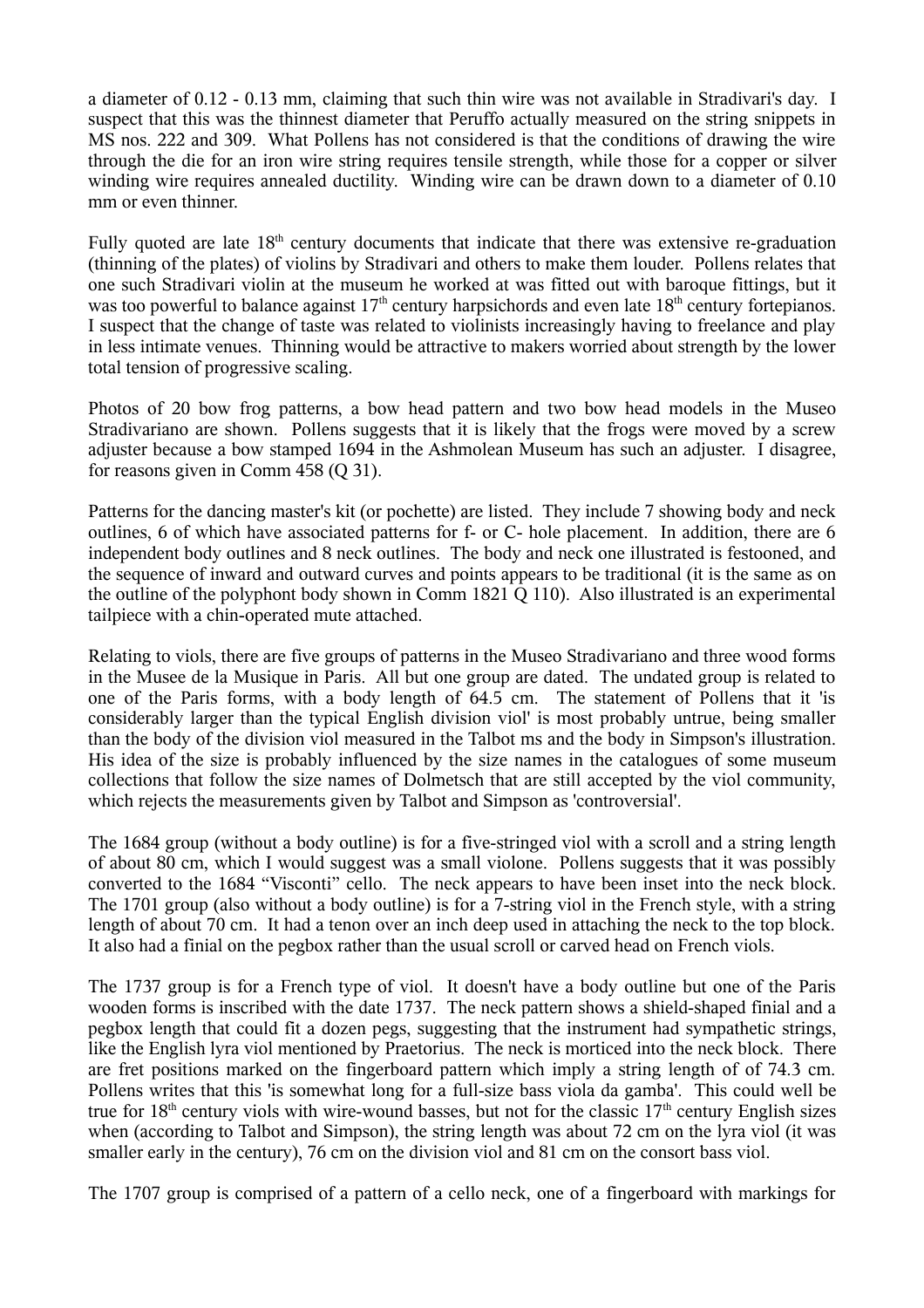frets, and one of the fingerboard curvature. The latter two were measured from the bass viol of Cristina Visconte, a woman from an English viol-playing family, recently married to a prominent Cremona violinist. The string length implied by the fret placings is 70 cm, indicating that her viol probably had a metal-wound lowest string, as mentioned by Talbot. To ease the transition when moving from a bass-viol country to a cello country, I suppose that she wanted a cello that felt like her own bass viol under her fingers.

Surviving Stradivari artifacts relating to the viola d'amore include a form for a small guitar converted to be for a cornerless viola d'amore, the traced body outline of a Germanic viola d'amore and two proper body-outline patterns. There are two neck patterns with equal numbers of bowed and sympathetic strings, one with 5 each and the other with 6 each. It is very unusual for a viola d'amore to have less than 6 bowed strings (inherited from its conversion from redundant treble viols), but the 6<sup>th</sup> would not be missed if the player who did not make full use of chords beneath the melody.

I had known that after early in the  $17<sup>th</sup>$  century, the archlute had become so much more popular in Italy than any other kind of lute that the name 'lute' was understood to apply to it. But I was puzzled by the occasional instrument that looked like a Renaissance lute appearing in paintings from then. Stradivari's patterns for a lute in the 'French style' solves this problem. What Stradivari apparently considered a French style lute to be was that it had one pegbox. Of the five soundboard tracings, three are labelled as for a French style lute, and one of these, with 11 pairs of strings, is labelled for a 'true' French style lute. Another of these is for one with either 11 or 12 pairs of strings, while the other shows a bridge with a real French arrangement of 9 pairs plus 2 single courses. Of the other two tracings, one is similar in size to the others, and the other is much larger, for either a low bass lute or a theorbo. In addition, there is a fingerboard pattern for 12 pairs of strings and ten frets (implying a string length of 69 cm), patterns for two pegboxes (one for 12 pairs of strings and the other for a real French one with 19 pegs, and an actual lute bridge with 12 pairs of string holes.

I've noticed that Italian paintings of lutes from late in the  $16<sup>th</sup>$  century onwards tended to have doubled first courses. This practice was apparently copied in England for a while since the methods of Dowland and Robinson imply it. French stringing later in the  $17<sup>th</sup>$  century had one or two highest courses single, often with a rider attached to the pegbox for tuning the highest string. Stradivari's patterns include one for a fingerboard (on a body outline) and one for a pegbox that is for a proper French lute. They were probably drawn in the process of a repair or a rebuild for a French customer. The other patterns with all courses paired were probably for Italian customers. As Italian lutenists generally retained Renaissance tuning, and the two octaves and a fifth range of 10 courses fill the limits of all-gut strings, the question arises as to where the extra one or two courses went in the tuning. For all-gut stringing, the most likely place is between the fifth and sixth courses, and if wire-wound strings were used, it would be below the other strings.

When comparing Stradivari's lutes with those measured by Talbot, Pollens states 'In referring to Talbot's measurements, one should also consider the French foot for interpreting them' since 'non-French writers sometimes employed the French system because it was more generally accepted as an international standard of measurement'. This is most highly unlikely. Talbot clearly intended to write an English encyclopaedia of musical instruments similar to those of Praetorius and Mersenne, and like them, the main audience would be domestic, so the unit of measurement would be local. The possibility that the *ligne* in the measurement was the French one of one twelfth of an inch (*pouce*) instead of the English one of an eighth of an inch is rendered extremely unlikely by the observation that, of the hundreds of measurements Talbot recorded, all have the number of *lignes* in each less than eight. Has Pollens been influenced by the viol community who need to insist that the measurements by Talbot and Simpson are controversial to justify the convenient sizes they use?

A mandolin, in the time of Stradivarius was just a small mandola, and a mandola was just a small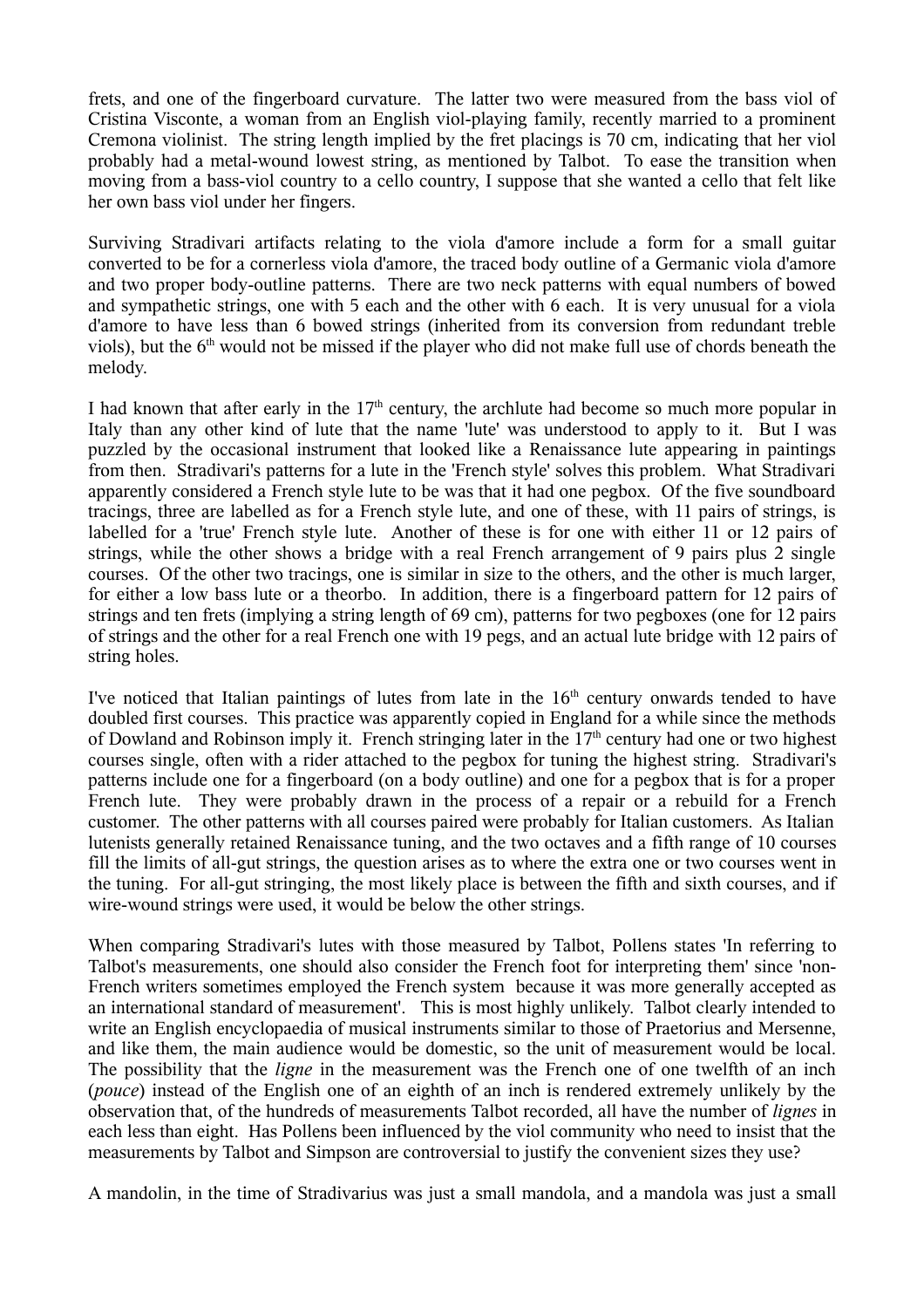lute with fewer courses a different tuning and a pegbox more like a viol than a lute. The bent soundboard at the bridge of mandolins that allowed unglued bridges appeared later in the  $18<sup>th</sup>$ century, so two of the four mandolin bridges in the workshop artifacts, which are moveable, most probably were added later. Other artifacts include patterns for 5 bodies without attached necks, 5 bodies with attached necks, 7 necks with pegboxes and 5 pegboxes.

Pollens does a good job of trying to estimate string lengths. The string length of a large (*granda*) mandora is 56 cm, and that of other mandoras without a size qualifier is about 54 and 41 cm. That of a somewhat large (*piu grando*) mandolin is about 35 cm, of a *mandolino coristo* is about 32 cm, and of mandolins without a size qualifier are about 31, 32, 33 and 34 cm. There is also a body pattern considerably smaller than that of other mandolins. One of the mandoras has 5 double courses, one has 4 double courses plus a single first one, and one has 4 double courses. One of the mandolins (the *corista* one) has 4 double courses plus a single first one and three have just 4 double courses. The tuning of the 5-course instruments was probably *b e' a' d" g"* at the player's personal pitch standard, and that of the 4-course instruments omitted the *b*. It is likely that violinists sometimes acquired 4-course mandolins and tuned them like a violin (*g d' a' e"*).

I applaud Pollens's view concerning the *mandolino coristo* that this 'singular reference to pitch ... is extremely important'. I also agree with his view that Haynes's conclusion about Cremona pitch is misleading (see Comm 1489, Q 86). To estimate the highest safe pitch of a gut string for *g"*, Pollens used Peruffo's formula for the average breaking point Hz=240000/L (where L is the string length in mm) and dropped a full tone, making Hz=190500/L. My work on Praetorius indicates that what his musicians considered safe was about Hz=210000/L, leading to a frequency about 10% higher. My work on pitch standards led me to estimate that *coristo* was like Roman pitch, about a'=380 Hz, making g"=667 Hz. The *coristo* standard was used by stringed instruments all over Italy. Using my Praetorius formula, the calculated highest safe pitch for the string length Pollens measured is 662.5 Hz, within about a tenth of a semitone of my estimate of *coristo*. I am sure that conformity to the standard had a much wider range of variation than this.

There are a half-dozen surviving unaltered forms or paper patterns for Stradivarius's guitar bodies, half of which have fingerboard outlines, allowing calculation of string lengths. Those string lengths are about 33, 57 and 77 cm. At *coristo* and using the Praetorius criterion, I find that the highest safe pitches for the first strings are  $g^{b}$ ",  $a^{b}$  and  $e^{b}$  respectively. Since no guitar source indicated that the highest string should be tuned as high as it could safely go, I suggest that the last two would have been tuned to *g'* and either *d'* or *c'*, quite standard pitches for a small and large Italian guitar of the time, and the first would have been tuned to *f"* or *e"*, an octave guitar not a standard member of a set as defined by Foscarini or Calvi.

Though the baroque guitar usually had ten tuning pegs, we have come to expect that only one string was used on the first course. The stringing at the nut of the theorboed guitar shows a doubled first course. which I suspect could have very common in Italy. Incidentally, none of the three surviving guitars (dated 1681, 1688 and 1700) that he made match any of the forms or patterns.

In 1681, Stradivari made a 27-string diatonic harp with the soundboard strongly arched and purfled around the edges, like a violin. The Cremona museum has very rough drawings of the harmonic curve and pillar with their decoration. Pollens lists the lengths of each string and deduces the tuning assuming that the string with the same length of a violin (the  $14<sup>th</sup>$  from the top) was tuned to  $e^{\prime\prime}$ , not noticing that the string an octave higher (the  $7<sup>th</sup>$  from the top) was about 20% longer than half its length. The 6th string from the top is the one at the greatest stress, and its highest safe pitch, using the Praetorius criterion, is *e'''* at *corista* or *d'''* at Lombardy pitch (a tone higher). So the range is no higher than  $e - c''''$  at *corista* or  $d - b'''$  at Lombardy pitch.

The last chapter discusses factors involved with the design and making of instruments. Reviewed are geometry and proportion, acoustical science in Stradivari's time and the violin-making process